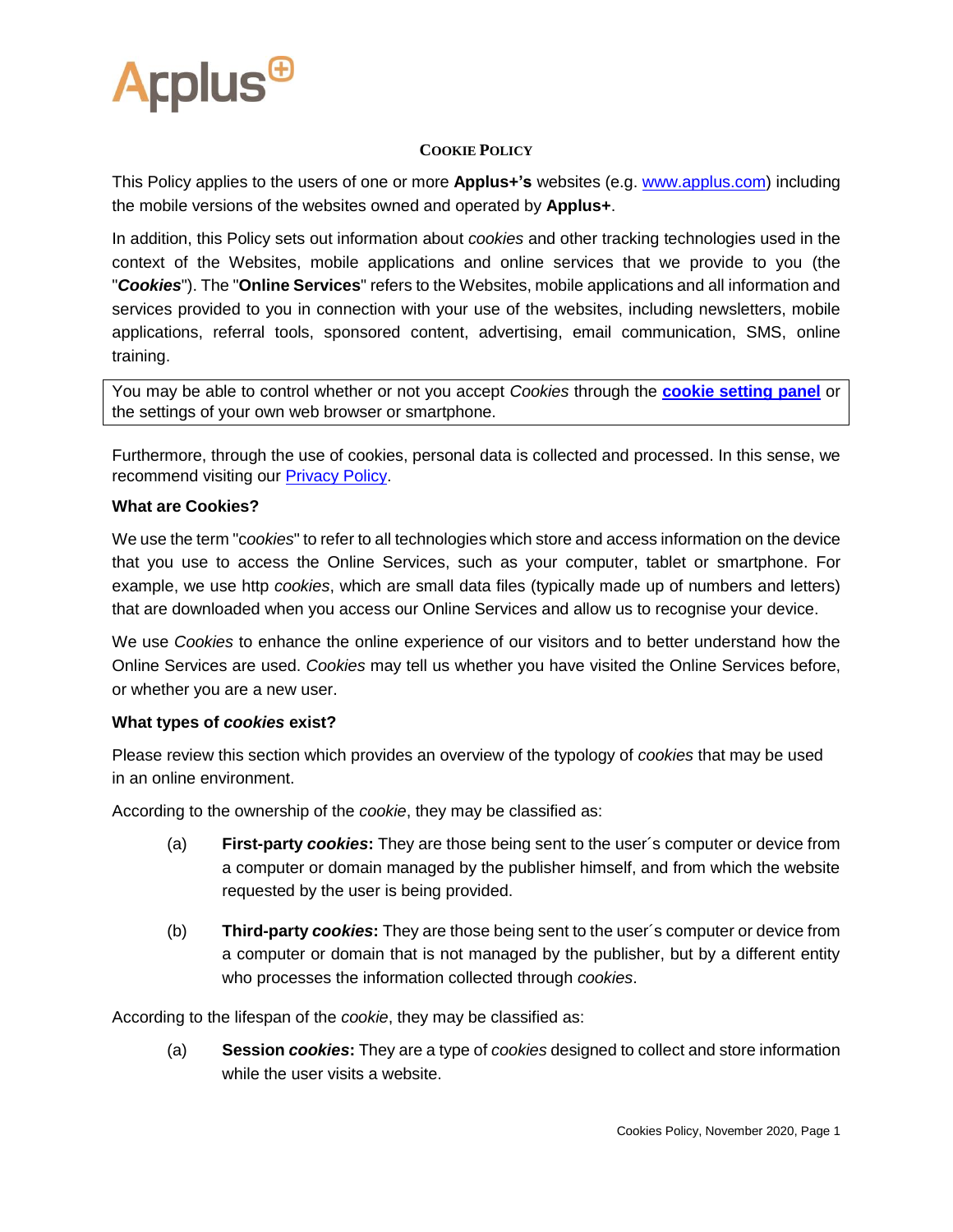

(b) **Persistent** *cookies***:** They are a type of *cookies* in which the information stored in the computer or device may be accessed and processed over a period of time defined by the owner of the *cookie*, timeframe which can vary between a few minutes to several years.

According to the purpose of the *cookie*, they may be classified as:

- (a) **Analytical** *cookies***:** They are those that, processed either by the publisher itself, or by third-parties, allow for the quantification of the number of users and thus the measurement and statistical analysis of the web´s usage. To that end, an analysis of the users' browsing the web is carried out for the purpose of improving the products and services offered.
- (b) **Advertising** *cookies***:** They are those that allow for the management, in the most effective way possible, of the advertising spaces that the publisher has included on a website, application or platform from which the requested page is provided, based on criteria such as the edited content or the frequency in which ads are being displayed.
- (c) **Behavioral advertising** *cookies***:** They are those that allow for the management, in the most effective way possible, of the advertising spaces that the publisher has included on a website, application or platform from which the requested page is provided. In particular, these *cookies* store information on the users' behavior, obtained through the continuous observation of their browsing habits, allowing to develop a specific profile in order to display advertising based on the same. It is also possible that by visiting a website, or by opening an e-mail or a message containing an ad or a promotion, a *cookie* is installed on the user´s browser for the purpose of displaying subsequent advertising related to previous searches and developing a control of the ads concerning, for example, the number of views, the location in which they appear, the times at which they are displayed etc.
- (d) **Technical** *cookies***:** They are those that allow the user browse through a website, platform or application and use the different options or services provided therein, such as, web traffic management, information or session identification, access restricted content or sections, remember items included in an order, carry out the order purchase process, submit an application for registration or participation in an event, use security features while browsing, store content for video or audio broadcasting or share content on social networks.
- (e) **Personalization** *cookies***:** They are those that allow the user to access the website, platform or application, using predefined generic features based on a series of criteria set by the user´s computer or device, such as the language, the type of browser or the locale from which the website is accessed etc.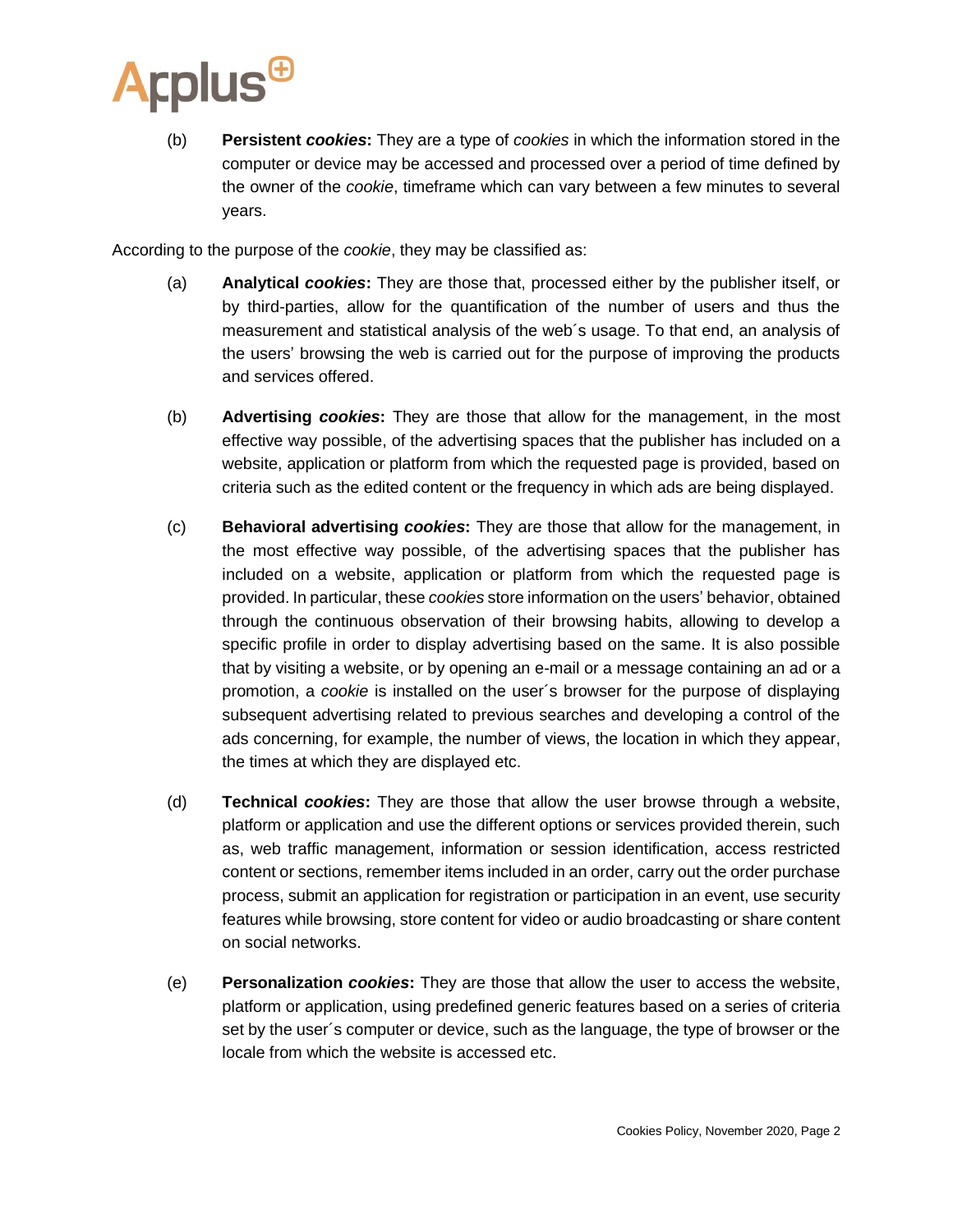# **Arplus<sup>®</sup>**

## **Which** *Cookies* **do we use and why do we use them?**

The following table sets out the different categories of *Cookies* that the Online Services use and why we use them.

| <b>Cookies</b><br><b>Purpose</b> | Cookie name           | Source/Company     | Cookie<br>duration/lifespan | What these cookies do?                                                                                                                                                                                                                                                                                                                                                                                                                                                                                                                                                 | Is personal data<br>transferred<br>outside the<br>European<br>Union? |
|----------------------------------|-----------------------|--------------------|-----------------------------|------------------------------------------------------------------------------------------------------------------------------------------------------------------------------------------------------------------------------------------------------------------------------------------------------------------------------------------------------------------------------------------------------------------------------------------------------------------------------------------------------------------------------------------------------------------------|----------------------------------------------------------------------|
| Essential                        | S                     | .docs.google.com   | 2 hours                     | They are those that allow the user browse through a<br>website, platform or application and use the different<br>options or services provided therein, such as, web<br>traffic management, information or Session<br>identification, access restricted content or sections,<br>remember items included in an order, carry out the<br>order purchase process, submit an application for<br>registration or participation in an event, use security<br>features while browsing, store content for video or<br>audio broadcasting or share content on social<br>networks. | <b>No</b>                                                            |
|                                  | <b>NID</b>            | .docs.google.com   | 5 months                    |                                                                                                                                                                                                                                                                                                                                                                                                                                                                                                                                                                        | No                                                                   |
|                                  | <b>CONSENT</b>        | .docs.google.com   | 18 years                    |                                                                                                                                                                                                                                                                                                                                                                                                                                                                                                                                                                        | No                                                                   |
|                                  | cookies surestao      | applus.com         | 3 months                    |                                                                                                                                                                                                                                                                                                                                                                                                                                                                                                                                                                        | No                                                                   |
|                                  | currentLanguage       | applus.com         | 3 months                    |                                                                                                                                                                                                                                                                                                                                                                                                                                                                                                                                                                        | <b>No</b>                                                            |
|                                  | <b>JSessionID</b>     | applus.com         | Session                     |                                                                                                                                                                                                                                                                                                                                                                                                                                                                                                                                                                        | No                                                                   |
|                                  | NSC ESNS              | applus.com         | 1 hour                      |                                                                                                                                                                                                                                                                                                                                                                                                                                                                                                                                                                        | No                                                                   |
|                                  | _dc_gtm_UA-16150439-1 | Google Tag Manager | 1 hour                      |                                                                                                                                                                                                                                                                                                                                                                                                                                                                                                                                                                        | No                                                                   |
|                                  | calltrk_landing       | Google Tag Manager | 1 year                      |                                                                                                                                                                                                                                                                                                                                                                                                                                                                                                                                                                        | No                                                                   |
|                                  | calltrk referrer      | Google Tag Manager | 1 year                      |                                                                                                                                                                                                                                                                                                                                                                                                                                                                                                                                                                        | <b>No</b>                                                            |
|                                  | calltrk Session id    | Google Tag Manager | 1 year                      |                                                                                                                                                                                                                                                                                                                                                                                                                                                                                                                                                                        | No                                                                   |
|                                  | <b>IDE</b>            | Youtube            | 1 year                      |                                                                                                                                                                                                                                                                                                                                                                                                                                                                                                                                                                        | <b>No</b>                                                            |
|                                  | <b>NID</b>            | Youtube            | 5 months                    |                                                                                                                                                                                                                                                                                                                                                                                                                                                                                                                                                                        | No                                                                   |
|                                  | VISITOR INFO1 LIVE    | Youtube            | 5 months                    |                                                                                                                                                                                                                                                                                                                                                                                                                                                                                                                                                                        | No                                                                   |
|                                  | <b>YSC</b>            | Youtube            | 5 months                    |                                                                                                                                                                                                                                                                                                                                                                                                                                                                                                                                                                        | No                                                                   |
|                                  | UULE                  | Youtube            | 3 hours                     |                                                                                                                                                                                                                                                                                                                                                                                                                                                                                                                                                                        | No                                                                   |
|                                  | <b>CONSENT</b>        | .google.com        | 18 years                    |                                                                                                                                                                                                                                                                                                                                                                                                                                                                                                                                                                        | No                                                                   |
|                                  | <b>CONSENT</b>        | Youtube            | 18 years                    |                                                                                                                                                                                                                                                                                                                                                                                                                                                                                                                                                                        | No                                                                   |
| Analytics                        | ga                    | Google Analytics   | 1 year                      | They are those that, processed either by the publisher<br>itself, or by third-parties, allow for the quantification of<br>the number of users and thus the measurement and<br>statistical analysis of the web's usage. To that end, an<br>analysis of the users' browsing the web is carried out<br>for the purpose of improving the products and services<br>offered.                                                                                                                                                                                                 | No                                                                   |
|                                  | gid                   | Google Analytics   | 2 hours                     |                                                                                                                                                                                                                                                                                                                                                                                                                                                                                                                                                                        | No                                                                   |
|                                  | <b>NID</b>            | Google Analytics   | 5 months                    |                                                                                                                                                                                                                                                                                                                                                                                                                                                                                                                                                                        | No                                                                   |
|                                  | CONSENT               | Google Analytics   | 18 years                    |                                                                                                                                                                                                                                                                                                                                                                                                                                                                                                                                                                        | No                                                                   |
|                                  | utma                  | applus.com         | 2 years                     |                                                                                                                                                                                                                                                                                                                                                                                                                                                                                                                                                                        | No                                                                   |
|                                  | utmz                  | applus.com         | 6 months                    |                                                                                                                                                                                                                                                                                                                                                                                                                                                                                                                                                                        | No                                                                   |
|                                  | gac_UA-140557242-1    | applus.com         | 2 months                    |                                                                                                                                                                                                                                                                                                                                                                                                                                                                                                                                                                        | <b>No</b>                                                            |
|                                  | gac-UA-16150439-1     | applus.com         | 2 months                    |                                                                                                                                                                                                                                                                                                                                                                                                                                                                                                                                                                        | No                                                                   |
|                                  | trackatronId          | applus.com         | 2 years                     |                                                                                                                                                                                                                                                                                                                                                                                                                                                                                                                                                                        | No                                                                   |
|                                  | uetsid                | applus.com         | 24 hours                    |                                                                                                                                                                                                                                                                                                                                                                                                                                                                                                                                                                        | <b>No</b>                                                            |
|                                  | uetvid                | applus.com         | 16 days                     |                                                                                                                                                                                                                                                                                                                                                                                                                                                                                                                                                                        | No                                                                   |
|                                  | Secure-3PAPISID       | google.com         | 22 months                   |                                                                                                                                                                                                                                                                                                                                                                                                                                                                                                                                                                        | No                                                                   |
|                                  | Secure-3PSID          | google.com         | 2 years                     |                                                                                                                                                                                                                                                                                                                                                                                                                                                                                                                                                                        | No                                                                   |
|                                  | <b>APISID</b>         | google.com         | 22 months                   |                                                                                                                                                                                                                                                                                                                                                                                                                                                                                                                                                                        | No                                                                   |
|                                  | <b>SAPISID</b>        | google.com         | 2 years                     |                                                                                                                                                                                                                                                                                                                                                                                                                                                                                                                                                                        | No                                                                   |
|                                  | SSID                  | google.com         | 22 months                   |                                                                                                                                                                                                                                                                                                                                                                                                                                                                                                                                                                        | No                                                                   |
|                                  | <b>HSID</b>           | google.com         | 2 years                     |                                                                                                                                                                                                                                                                                                                                                                                                                                                                                                                                                                        | No                                                                   |
| Advertising                      |                       |                    |                             | Applus + does not store first-party advertising cookies, but a third party could collect anonymous information about your activity.<br>See Google's Cookies Policy: https://policies.google.com/technologies/types?hl=en                                                                                                                                                                                                                                                                                                                                               |                                                                      |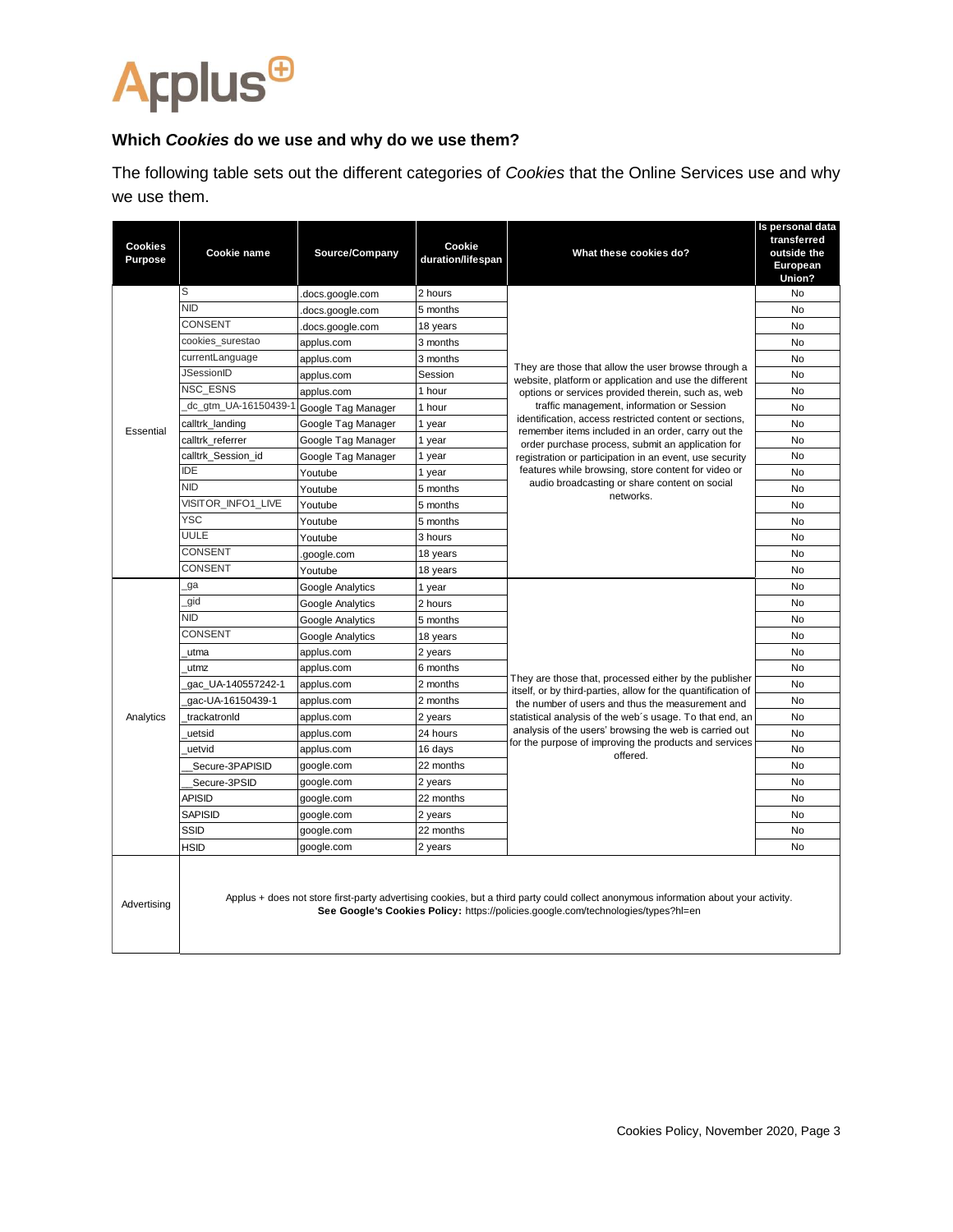

### **How can you exercise your choices regarding the installation/removal of** *Cookies***?**

You have the right to choose whether or not to accept *Cookies*. However, they are an important part of how our Online Services work, so you should be aware that if you choose to refuse or remove *Cookies*, this could affect the availability and functionality of the Online Services.

You may be able to control whether or not you accept *Cookies* through the cookie setting panel or the settings of your own web browser or smartphone. Your web browser or smartphone gives you the option to delete all *cookies*, including all of our *Cookies*. Please note, however, that disabling *Cookies* in your browser may result in preventing access to some or all of the features of our Online Services and we decline any liability in this respect.

Explanations about how to manage settings of your web browser is often provided by your web browser on the "*help*" menu of your browser.

You may allow, block, or remove *Cookies* installed on your own device by changing the configuration of your browser. For additional information on how to block *Cookies*, you may access the following sections and links concerning the most popular browsers:

- [Google Chrome](https://support.google.com/chrome/answer/95647?hl=en-GB)
- [Internet Explorer](https://support.microsoft.com/en-gb/help/17442/windows-internet-explorer-delete-manage-cookies)
- [Mozilla Firefox](https://support.mozilla.org/en-US/kb/enable-and-disable-cookies-website-preferences)
- [Safari](https://support.apple.com/en-us/HT201265)

Please note that your choice to refuse *Cookies* is specific to the browser that you are using. So, if you make a choice to opt out from one device and you want your opt-out to apply to a different device as well, you will have to opt out from that device too.

As an additional step, with respect to third-party Cookies for the purpose of providing interest-based advertising, please note that certain third parties may be members of one of the following selfregulatory online behavioral advertising programs, with the following opt-out options:

- Network Advertising Initiative (NAI) <http://www.networkadvertising.org/choices/>
- Google Analytics <https://tools.google.com/dlpage/gaoptout>

If at any time you do not want your personal data to be used to enable third parties to display advertising to you or to customize the ads displayed to you, you may adjust your settings using the tools provided by such third parties (e.g. Google, Facebook) or through one of the above online behavioral advertising self-regulatory programs, provided that such third party is a member thereof.

Most mobile devices allow you to exercise control over tracking for advertising purposes through the "Limit Ad Tracking" option (more specific information for iOS devices can be found [here\)](https://support.apple.com/en-us/HT202074), or the "Custom Ad Exclusion" option (more specific information for Android devices can be found [here\)](https://support.google.com/ads/answer/2662922?hl=en).

For further information about *Cookies*, including how to see what *cookies* have been set on your device and how to manage and delete them, please visit [www.allaboutcookies.org](http://www.allaboutcookies.org/) and [www.youronlinechoices.eu.](http://www.youronlinechoices.eu/)